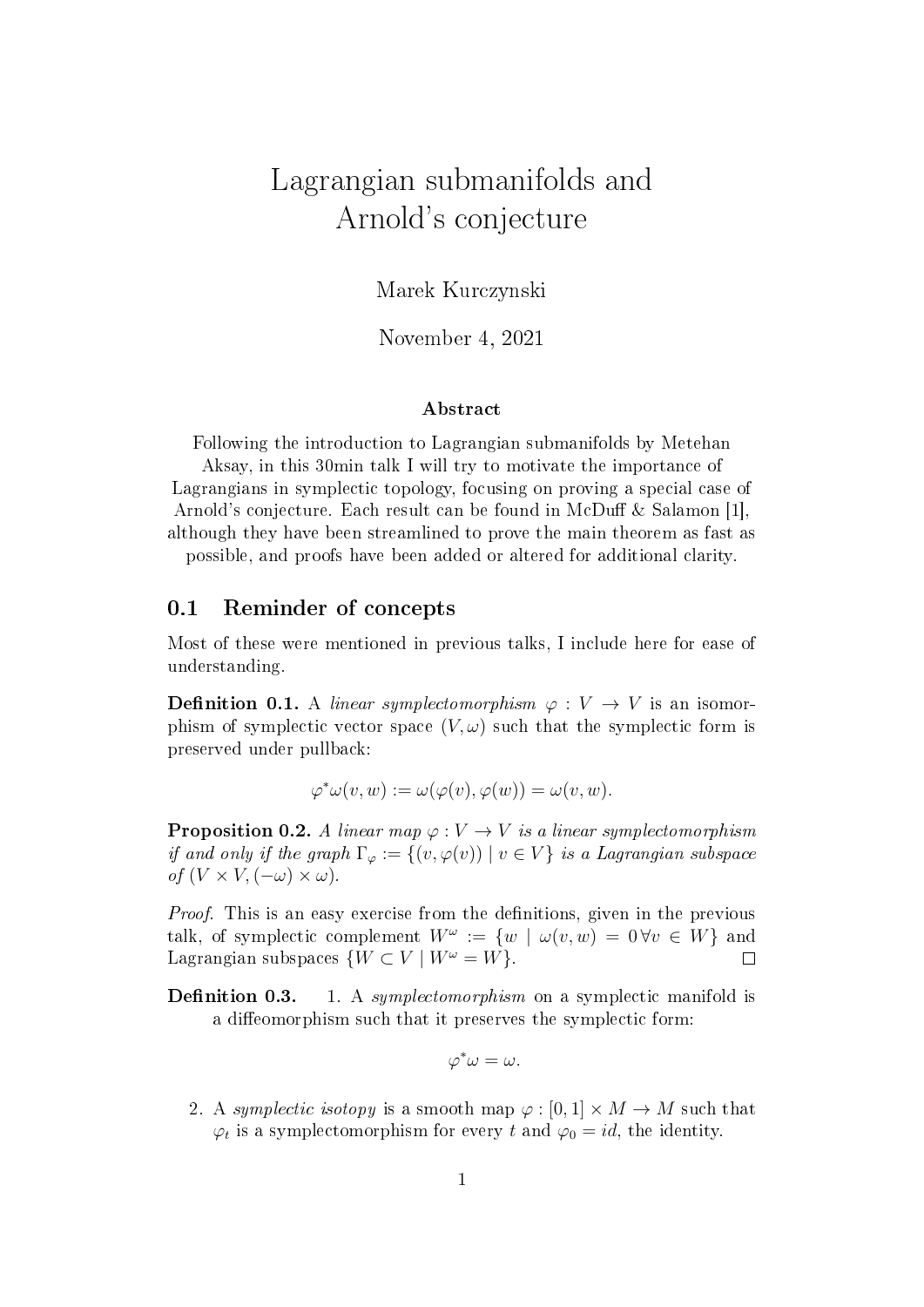3. A Hamiltonian isotopy is a symplectic isotopy where the generating family of vector fields  $X_t$  defined by  $\partial_t \varphi_t =: X_t \cdot \varphi_t$  is such that  $\iota(X_t)\omega = dH_t$  for a family of smooth functions  $H_t$  called the timedependent Hamiltonian.

Remark. If the manifold is simply connected then  $H_{dR}^1(M) = 0$ , all closed 1-forms are exact, in particular every symplectic isotopy is Hamiltonian.

For general symplectic manifolds  $(M, \omega)$ , there's a significant proposition.

**Proposition 0.4.** Let  $(M, \omega)$  be a symplectic manifold and  $\psi : M \to M$  a diffeomorphism, then  $\psi$  is a symplectomorphism if and only if the graph of  $\psi$ ,  $\Gamma_{\psi}$ , is a Lagrangian submanifold of  $(M \times M, (-\omega) \times \omega)$ .

*Proof.* Note we have the identification  $T_{(p,\psi(p))}(M \times M) \cong T_pM \times T_{\psi(p)}M$ and under this identification  $T(\Gamma_{\psi}) = \text{graph}(D\psi)$ .

$$
\Gamma_{\psi} \text{ is Lagrangian}
$$
\n
$$
\begin{aligned}\n(\neg \omega) \times \omega &= 0 \text{ on } T(\Gamma_{\psi}) = \text{graph}(D\psi) \\
&\downarrow \\
((\neg \omega) \times \omega)(\xi, D\psi \xi)(\eta, D\psi \eta) &\equiv -\omega(\xi, \eta) + \psi^* \omega(\xi, \eta) \\
&= 0 \ \forall \xi, \eta \in T_p M \ \forall p \in M \\
\psi \text{ is a symplectomorphism.}\n\end{aligned}
$$

 $\Box$ 

This highlights the use of Lagrangians for investigating symplectomorphisms, which we explore later.

#### 1 Graphs of 1-forms on cotangent bundles

In the case of the canonical cotangent bundle  $(T^*Q, \omega_{can})$  which, as shown in previous talks, is a symplectic manifold with a canonical 1-form  $\lambda_{can} \in$  $\Omega^1(T^*Q)$  and  $\omega_{can}:=-d\lambda_{can}$  is called the canonical symplectic form.

Remark. This is the 2-form, up to multiplication by a non-zero constant, such that any diffeomorphism of Q lifts to a symplectomorphism of  $T^*Q$ , i.e. you have functoriality.

**Proposition 1.1.** (Tautological Property) The canonical 1-form  $\lambda_{can}$  is uniquely characterised by the tautological property:  $\sigma^* \lambda_{can} = \sigma$  for every 1-form  $\sigma: Q \to T^*Q$ .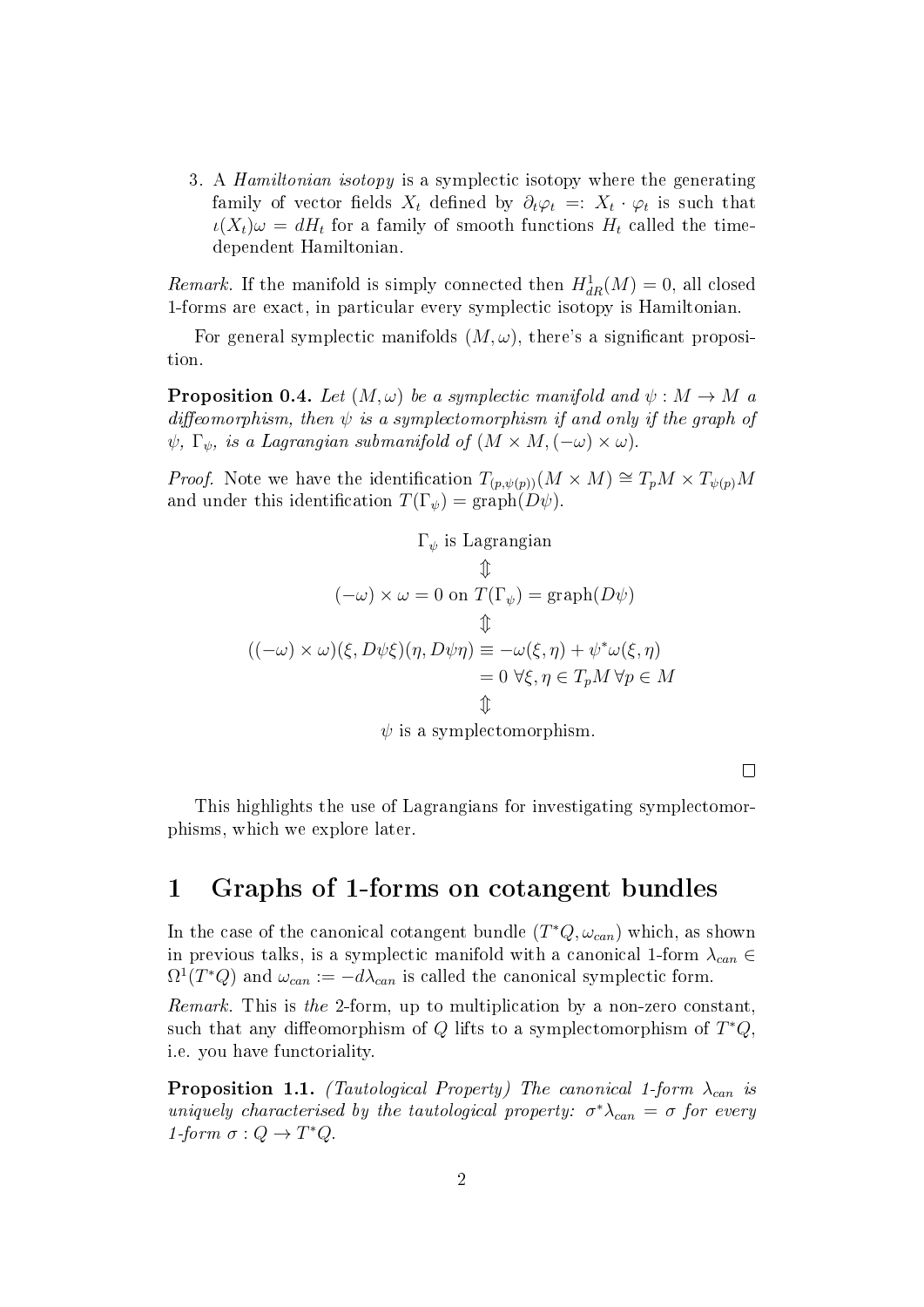Proof. This is a local property so we reduce to working in coordinates  $(x^{i}, y^{i})$  of  $T^{*}Q$  restricted to the coordinate neighbourhood. Recall  $\lambda_{can} :=$  $\sum y_i dx^i$ . Also let  $\sigma = a^i dx^i$  with  $\hat{\sigma}$  the coordinate representation

$$
d\sigma \left( \frac{\partial}{\partial x^j} |_p \right) = \sum_{i=1}^n \frac{\partial \hat{\sigma}^i}{\partial x^j} \frac{\partial}{\partial x^i} |_{\sigma(p)} + \sum_{i=1}^n \frac{\partial \hat{\sigma}^{n+i}}{\partial x^j} \frac{\partial}{\partial y^i} |_{\sigma(p)} = \frac{\partial}{\partial x^j} |_{\sigma(p)} + \sum_{i=1}^n \frac{\partial a^i}{\partial x^j} \frac{\partial}{\partial y^i} |_{\sigma(p)}
$$

so

$$
\sigma^* \lambda_{can} \left( \frac{\partial}{\partial x^j} |_p \right) = \lambda_{can} d\sigma \left( \frac{\partial}{\partial x^j} |_p \right)
$$
  
=  $\lambda \left( \frac{\partial}{\partial x^j} |_{\sigma(p)} + \sum_{i=1}^n \frac{\partial a^i}{\partial x^j} \frac{\partial}{\partial y^i} |_{{\sigma(p)}} \right)$   
=  $\sum_{i=1}^n a^i(p) dx^i \left( \frac{\partial}{\partial x^j} |_{{\sigma(p)}} \right)$   
=  $a^j(p)$   
=  $\sigma \left( \frac{\partial}{\partial x^j} |_p \right)$ 

as required.

**Proposition 1.2.** The graph  $\Gamma_{\sigma} \subset T^*Q$  of a 1-form on  $(T^*Q, -d\lambda_{can})$  is Lagrangian if and only if  $\sigma$  is closed.

*Proof.* Since it is a section,  $\sigma: Q \to T^*Q$  is an embedding and the submanifold is half the dimension of  $T^*Q$ . Then the canonical symplectic form  $-d\lambda_{can}$  vanishes on  $\Gamma_{\sigma}$  if and only if  $0 = \sigma^* d\lambda_{can} = d(\sigma^* \lambda_{can}) = d\sigma$ on Q.  $\Box$ 

**Theorem 1.3.** (Weinstein's Lagrangian Neighbourhood Theorem) Let  $(M, \omega)$ be a symplectic manifold and  $L \subset M$  a compact Lagrangian submanifold. Denote  $T^*L_0$  the zero section of  $T^*L$ . Then there exists

- a diffeomorphism of neighbourhoods  $\Phi : \mathcal{N}(L) \to \mathcal{N}(T^*L_0)$ ,
- such that  $\Phi(p) = 0_p \ \forall p \in L$ ,
- and  $\Phi^* \omega_{can} = \omega$ .

*Proof.* The proof relies on definitions and results not covered yet and is not illuminating to the topic, so we only give a sketch. For a full proof, the reference is Thm  $3.32$  in McDuff, Salamon [1].

 $\Box$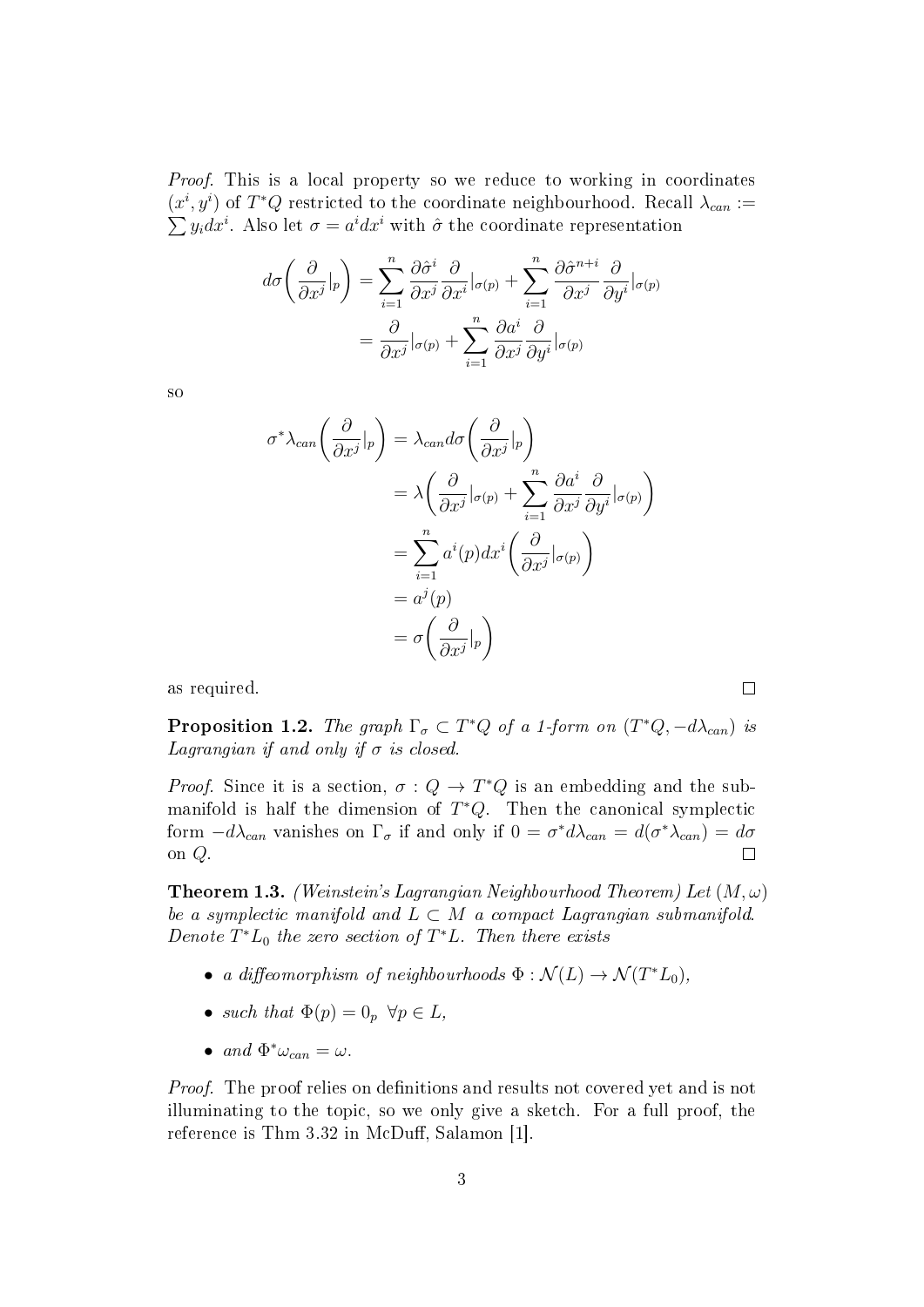The similarity to Moser's isotopy is not accidental. One can use a  $\gamma$  complex structure' J to define an isomorphism between the normal bundle of L and TL, this induces a metric  $g_J$  on M. The resulting exponential map defines  $\Phi$  with the required pullback on the zero section. 'Moser's trick' as discussed in previous talks, finishes the argument.  $\Box$ 

Remark. Note if  $(M, \omega)$  is compact, then the diagonal  $\Delta$  is a compact Lagrangian of  $(M \times M, (-\omega) \times \omega)$  so we get a diffeomorphism  $\Phi : \mathcal{N}(\Delta) \rightarrow$  $\mathcal{N}(T^*M_0)$  such that  $\Phi^*(\omega_{can}) = (-\omega) \times \omega$ .

**Proposition 1.4.** Let  $(M, -d\lambda)$  be any exact symplectic manifold. Suppose  $\psi_t$  is a Hamiltonian isotopy, then  $\psi_t^* \lambda - \lambda = dF_t$  for a smooth family of functions  $F_t : M \to \mathbb{R}$ .

*Proof.* For generating vector field  $X_t$  of isotopy  $\psi_t$ , we shift the derivative to zero and use Cartan's Magic Formula

$$
\frac{d}{dt}\psi_t^*\lambda = \psi_t^*(\mathcal{L}_{X_t}\lambda) = \psi_t^*(\iota(X_t)d\lambda + d\iota(X_t)\lambda) = \psi_t^*d(\iota(X_t)\lambda - H_t)
$$

then we can integrate the expression inside the exterior derivative,  $F_t = \int_0^t (\iota(X_s)\lambda - H_s) \circ \psi_s ds$  to get  $dF_t = \psi_t^*\lambda - \lambda$  by the Fundamental Theorem of Calculus.  $\Box$ 

**Definition 1.5.** For a map  $\psi : M \to M$ , the map  $gr_{\psi}: M \to M \times M$  is defined as  $gr_{\psi}(p) := (p, \psi(p)).$ 

**Corollary 1.6.** Let  $\alpha \in \Omega^1(M \times M)$  be such that  $-d\alpha = (-\omega) \times \omega$  and  $\alpha|\Delta=0$ , in the sense  $\iota^*\alpha\equiv 0$ . Then for Hamiltonian symplectomorphisms  $\psi: M \to M$ , the form  $gr_{\psi}^{*}\alpha \in \Omega(M)$  is exact.

*Proof.* The symplectomorphism  $id \times \psi : M \times M \rightarrow M \times M$  is Hamiltonian and  $gr_{\psi} = (id \times \psi) \circ \iota$  where  $\iota$  is the diagonal embedding. By the previous proposition, evaluating at  $t = 1$ , there's an  $F : M \times M \to \mathbb{R}$  such that  $dF = (id \times \psi)^*\alpha - \alpha$ . Note  $\iota^*\alpha = 0$  and so

$$
gr_{\psi}^*\alpha = \iota^*(id \times \psi)^*\alpha = \iota^*(\alpha + dF) = d(F \circ \iota).
$$

### 2 Arnold's conjecture

**Definition 2.1.** A critical point  $p \in M$  of a real valued function  $F : M \rightarrow$  $\mathbb R$  is such that  $dF_p: T_pM \to T_{F(p)}\mathbb R$  is zero. Equivalently  $dF: M \to T^*M$ maps p to the zero cotangent  $0_p$ .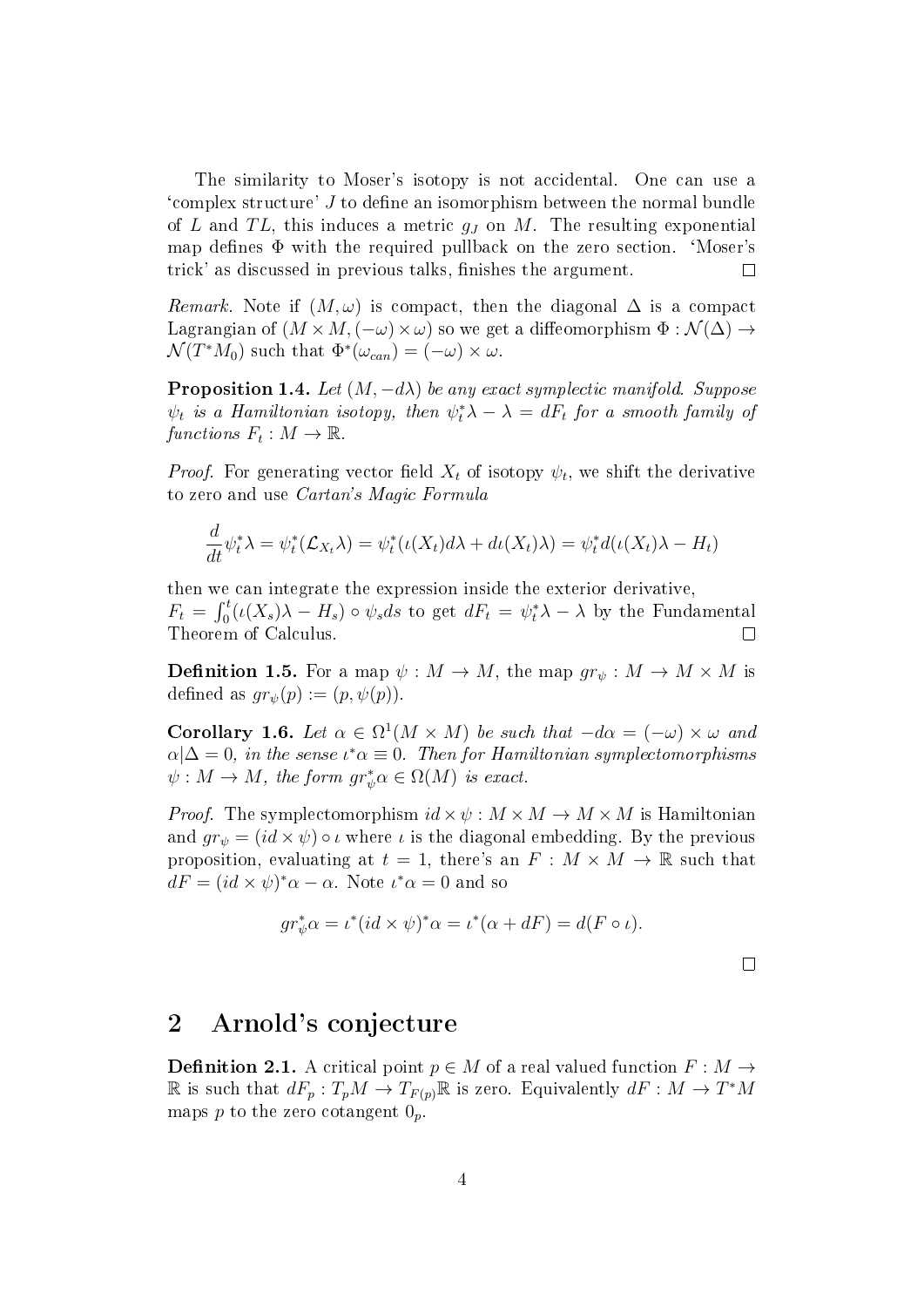**Conjecture 2.2.** (Arnold's conjecture  $-1960s$ ) Let  $\psi : M \rightarrow M$  be a Hamiltonian symplectomorphism of a compact symplectic manifold  $(M,\omega)$ . Then  $\psi$  must have at least as many fixed points as a function on M must have critical points.

Note this puts a topological constraint on the symplectic structure of  $(M, \omega)$  through Morse theory [2] which states that the number of critical points of a Morse function is bounded below by the sum of the Betti numbers of the manifold. We can now prove Arnold's conjecture in the special case when the symplectomorphism is near enough the identity.

**Theorem 2.3.** The Arnold conjecture is satisfied for every Hamiltonian symplectomorphism  $\psi$ , of a compact symplectic manifold, if it is sufficiently close to the identity in the  $C^1$ -topology.

*Proof.* Recall  $graph(\psi)$  is a Lagrangian submanifold of  $(M \times M, (-\omega) \times$  $\omega$ ), and it is close to the diagonal. A neighbourhood of the diagonal can be identified with a neighbourhood of the zero section of  $(T^*M, -d\lambda_{can}),$ this is by Weinstein's Lagrangian Neighbourhood Theorem using that the diagonal is a compact Lagrangian itself. Denote  $\Phi : \mathcal{N}(\Delta) \to \mathcal{N}(T^*M_0)$ the diffeomorphism.

Using this diffeomorphism, proposition 1.2 and that  $\psi$  is  $C^1$ -close enough to  $id_M$ , the Lagrangian submanifold (in  $T^*M$ ) is a graph of a closed 1-form  $\sigma : M \to T^*M$ , i.e.

$$
\Phi(graph(\psi)) = graph(\sigma).
$$

Controlling the derivatives ensures  $graph(\psi)$  can be considered as a graph over the diagonal, and therefore  $\sigma$  must exist.

We claim  $\psi$  being Hamiltonian and close to the identity implies it must be the graph of an exact form,

$$
\Phi(graph(\psi)) = graph(\sigma) = graph(dF).
$$

Indeed,  $\Phi^* \lambda_{can}$  is as required in corollary 1.6, so  $gr^*_{\psi}\Phi^* \lambda_{can}$  is exact, then by the tautological property  $dF = gr_{\psi}^* \Phi^* \lambda_{can} = (\Phi \circ gr_{\psi})^* \lambda_{can} = \Phi \circ gr_{\psi} =$ σ.

The fixed points of  $\psi$  correspond to critical points of F

$$
Fix(\psi) = \Delta \cap graph(\psi)
$$
  
=  $\Delta \cap \Phi^{-1}(graph(dF))$   
=  $\Phi^{-1}(T^*M_0 \cap graph(dF))$   
=  $\Phi^{-1}(Crit(F))$ 

and the theorem follows.

 $\Box$